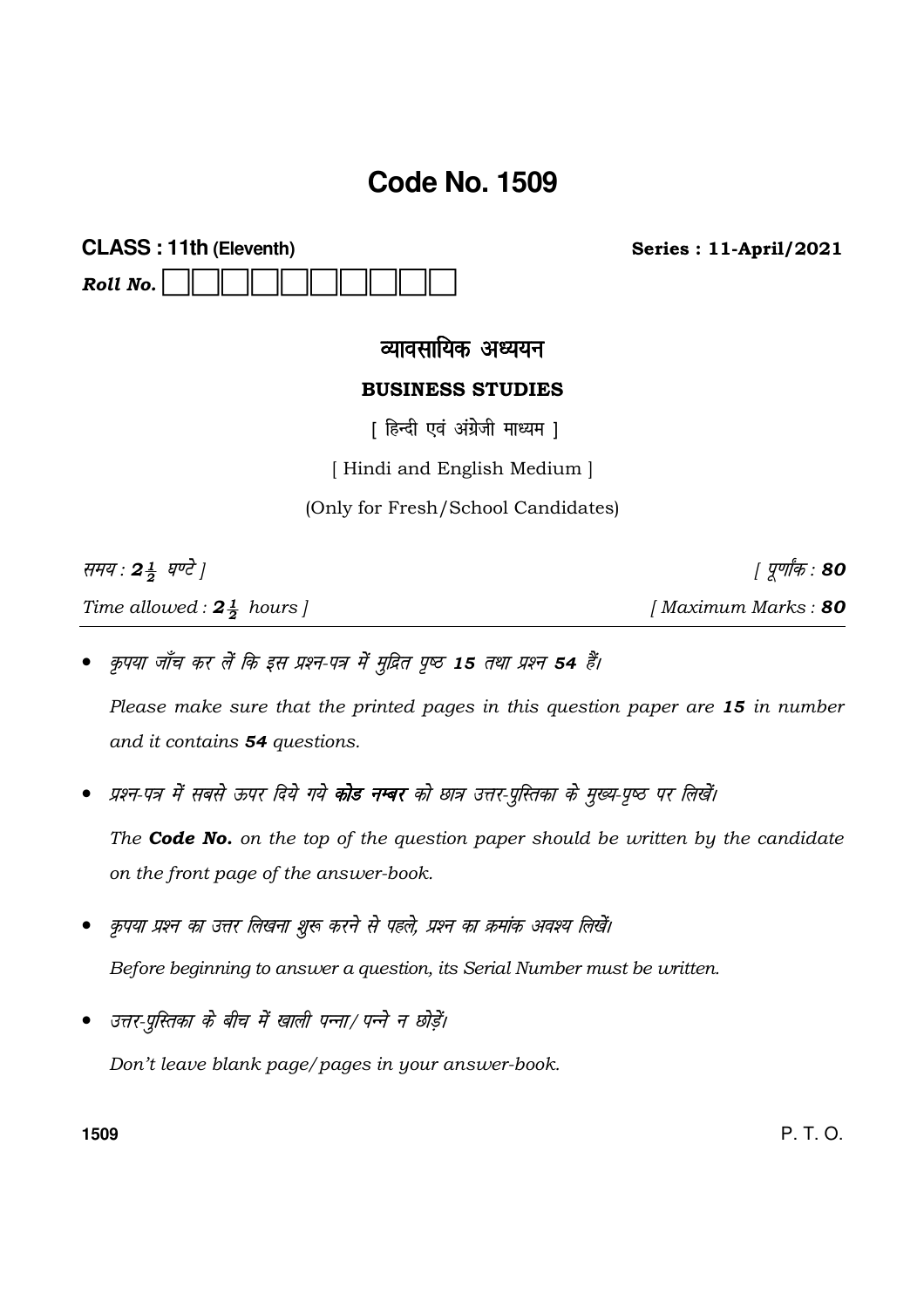उत्तर-पुस्तिका के अतिरिक्त कोई अन्य शीट नहीं मिलेगी। अतः आवश्यकतानुसार ही लिखें और लिखा उत्तर न काटें।

Except answer-book, no extra sheet will be given. Write to the point and do not strike the written answer.

परीक्षार्थी अपना रोल नं० प्रश्न-पत्र पर अवश्य लिखें।

Candidates must write their Roll Number on the question paper.

- कृपया प्रश्नों का उत्तर देने से पूर्व यह सुनिश्चित कर लें कि प्रश्न-पत्र पूर्ण व सही है, **परीक्षा के उपरान्त इस** सम्बन्ध में कोई भी दावा स्वीकार नहीं किया जायेगा।

Before answering the question, ensure that you have been supplied the correct and complete question paper, no claim in this regard, will be entertained after examination.

#### सामान्य निर्देश :

#### General Instructions :

- (i) सभी प्रश्न अनिवार्य हैं।
	- All questions are compulsory.
	- (ii) प्रश्न संख्या 1 एवं 2 निबन्धात्मक प्रश्न हैं। प्रत्येक प्रश्न 6 अंक का है। Question Nos. 1 and 2 are Essay Type Questions. Each question carries 6 marks.
	- (iii) प्रश्न संख्या 3 एवं 4 लघु उत्तरीय प्रश्न हैं। प्रत्येक प्रश्न 4 अंक का है।

 Question Nos. 3 and 4 are Short Answer Type Questions. Each question carries 4 marks.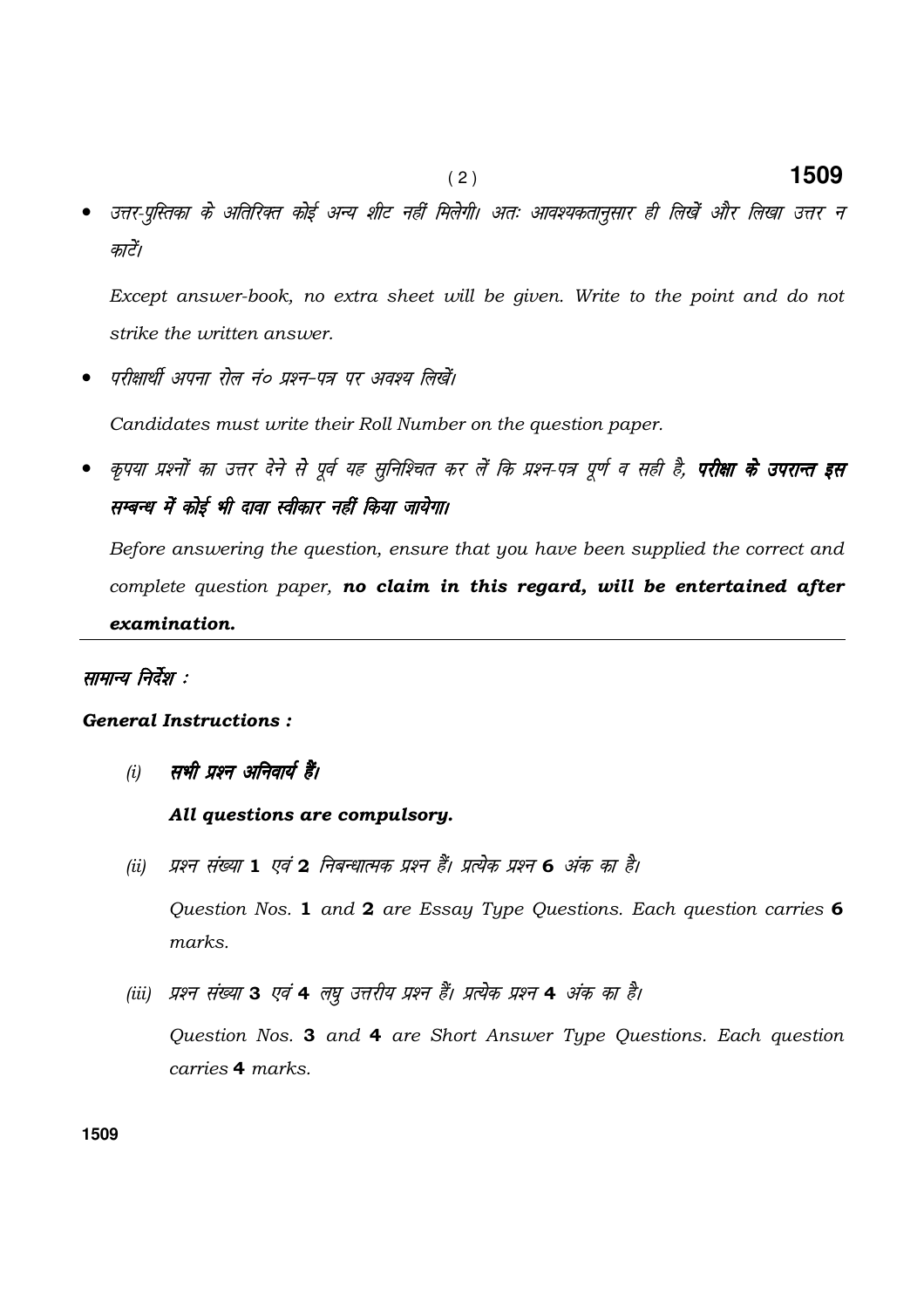- (iv) प्रश्न संख्या 5 से 14 तक अतिल्षु उत्तरीय प्रश्न हैं। प्रत्येक प्रश्न 2 अंक का है। Question Nos. 5 to 14 are Very Short Answer Type Questions. Each question carries 2 marks.
- (v) प्रश्न संख्या 15 से 42 तक खाली स्थान एवं एक शब्द वाले प्रश्न हैं। प्रत्येक प्रश्न 1 अंक का है। Question Nos. 15 to 42 are related to filling the blanks and one word answer type questions. Each question carries 1 mark.
- (vi) प्रश्न संख्या 43 से 54 तक बहविकल्पीय प्रश्न हैं। प्रत्येक प्रश्न 1 अंक का है। Question Nos. 43 to 54 are Multiple Choice Question. Each question carries 1 mark.
- 1. साझेदारी का अर्थ एवं कोई *चार* सीमाओं का वर्णन करें।<br>2 + 4 = 6

Explain the meaning and any **four** limitations of Partnership.

#### अथवा

#### **OR**

la; qDr iw¡th dEiuh dk vFk Z ,o a dksbZ pkj y{k.kks a dk o.k Zu djsaA 2 + 4 = 6

Explain the meaning and any four features of Joint Stock Company.

**1509** P. T. O.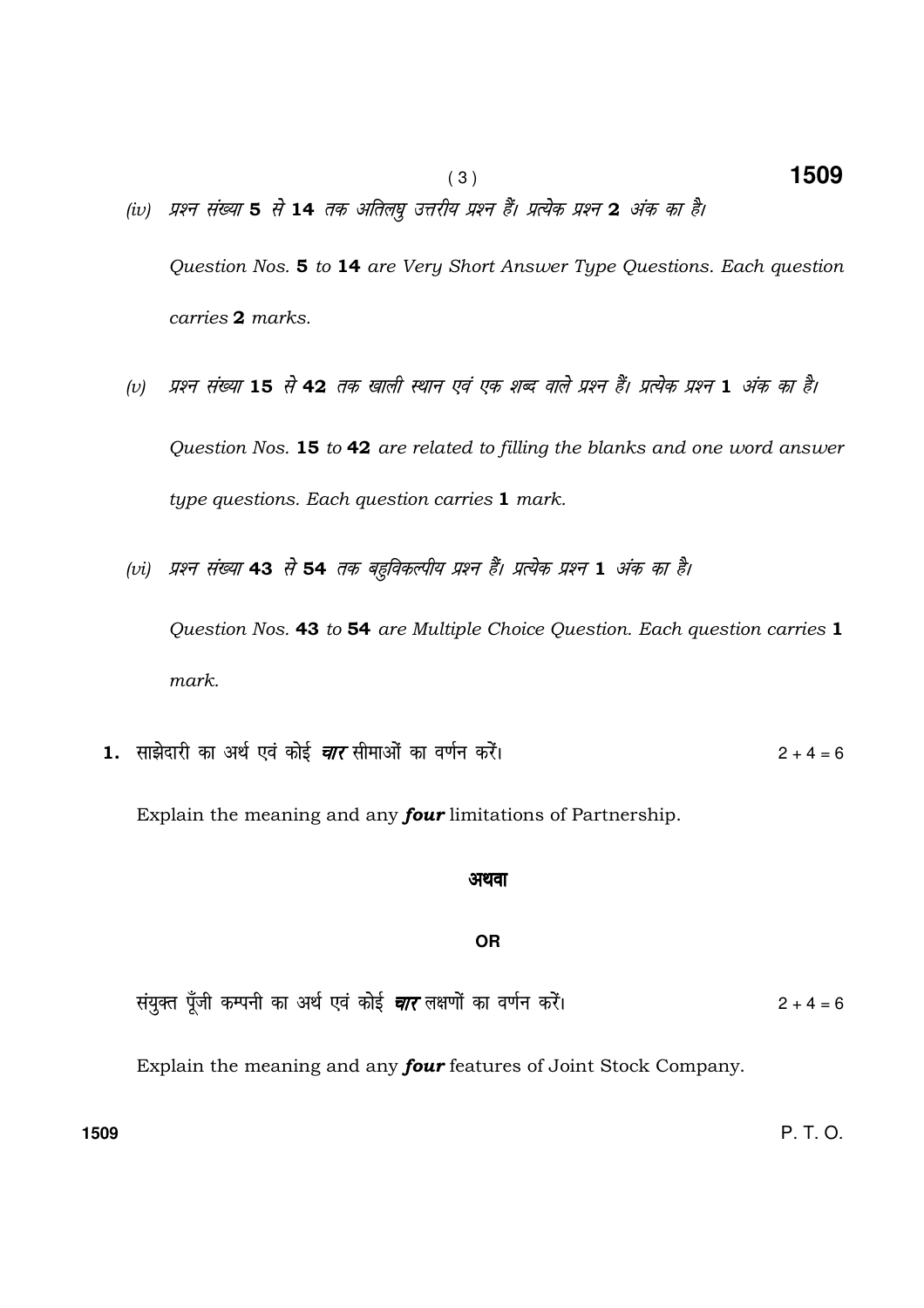|    | 2. बैंक का अर्थ एवं कोई <i>चार</i> कार्यों का वर्णन करें।          | $2 + 4 = 6$    |
|----|--------------------------------------------------------------------|----------------|
|    | Explain the meaning and any <b>four</b> functions of Bank.         |                |
|    | अथवा                                                               |                |
|    | <b>OR</b>                                                          |                |
|    | बीमा का अर्थ एवं कोई <i><b>चार</b> सिद्धान्तों का वर्णन क</i> रें। | $2 + 4 = 6$    |
|    | Explain the meaning and any <b>four</b> principles of Insurance.   |                |
| 3. | व्यवसाय एवं रोजगार में कोई <i>चार</i> अन्तर बताइए।                 | 4              |
|    | State any <b>four</b> differences between Business & Employment.   |                |
| 4. | वैधानिक निगम की कोई <i><b>चार</b></i> सीमाओं का वर्णन करें।        | 4              |
|    | Explain any <b>four</b> limitation of Statutory Corporation.       |                |
|    | 5. व्यावसायिक क्रियाओं की कोई <i>दो</i> विशेषताओं का वर्णन करें।   | $\mathbf{2}$   |
|    | Explain any <b>two</b> characteristics of business activities.     |                |
|    | 6. उद्योग की कोई <i>दो</i> श्रेणियों का वर्णन करें।                | $\overline{c}$ |
|    | Explain any two categories of Industry.                            |                |
| 7. | विभागीय उपक्रम की कोई <i>दो</i> सीमाओं का वर्णन करें।              | $\overline{c}$ |
|    | Explain any two limitations of Departmental Undertaking.           |                |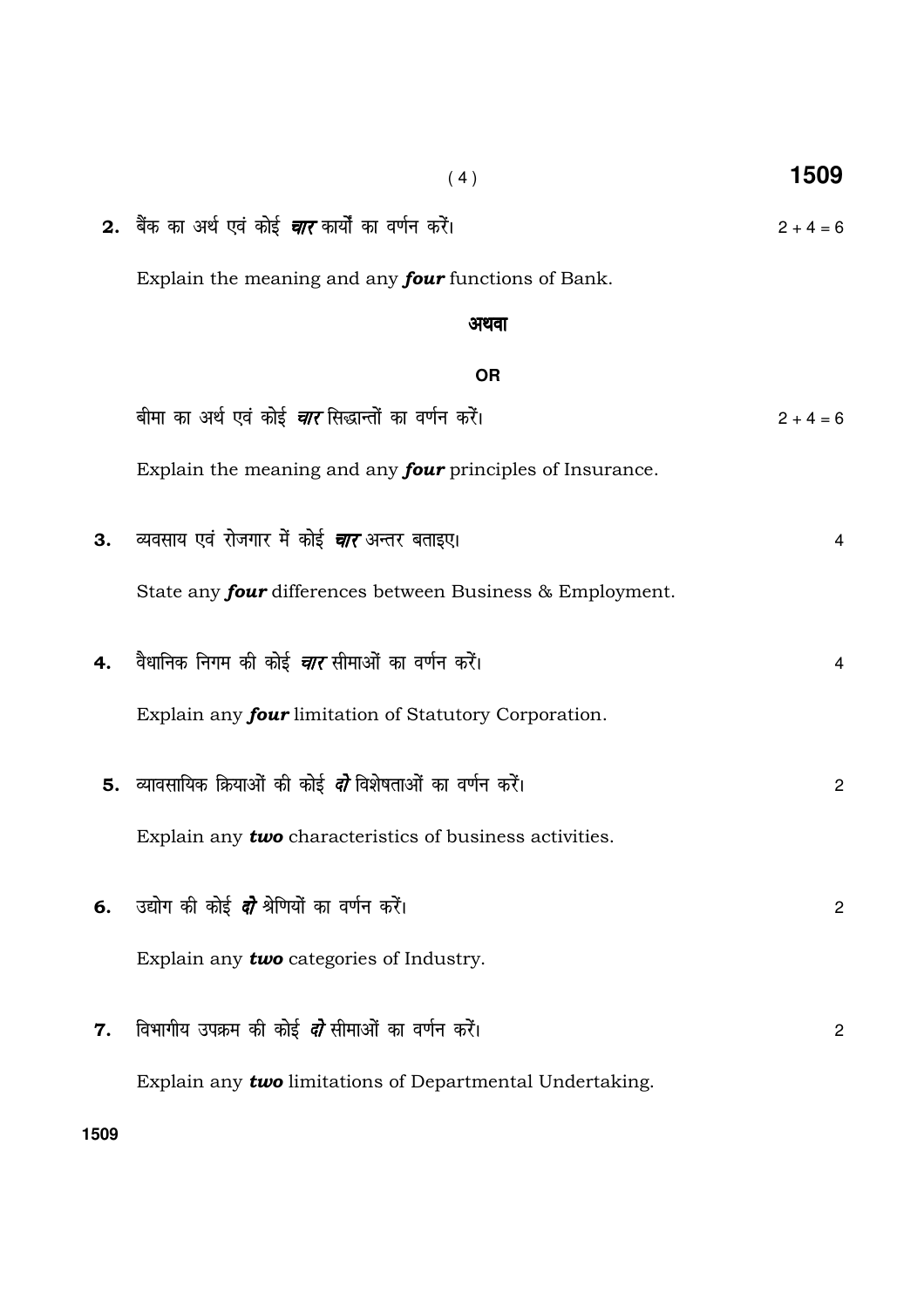|      | (5)                                                              | 1509           |
|------|------------------------------------------------------------------|----------------|
|      | 8. प्रवर्तन शब्द को संक्षेप में समझाइए।                          | $\mathbf 2$    |
|      | Briefly explain the term Promotion.                              |                |
|      | 9. पार्षद अन्तर्नियम का अर्थ समझाइए।                             | $\overline{c}$ |
|      | Explain the meaning of Articles of Association.                  |                |
|      | 10.  एक प्रवर्तक के कोई <i>दो</i> कार्यों का वर्णन करें।         | $\mathbf{2}$   |
|      | Explain any $two$ functions of a Promoter.                       |                |
|      | 11. समामेलन प्रमाण पत्र के कोई <i>दो</i> प्रभावों का वर्णन करें। | $\overline{c}$ |
|      | Explain any two effects of Certificate of Incorporation.         |                |
|      | 12. सरकारी कम्पनी की कोई <i>दो</i> विशेषताओं का वर्णन करें।      | $\overline{c}$ |
|      | Explain any $two$ features of a government company.              |                |
|      | 13. लघु उद्योग की कोई <i>दो</i> समस्याओं का वर्णन करें।          | $\overline{c}$ |
|      | Explain any two problems of Small Industry.                      |                |
|      | 14. लघु व्यवसाय के अर्थ को समझाइए।                               | $\overline{c}$ |
|      | Explain the meaning of Small Business.                           |                |
| 1509 |                                                                  | P. T. O.       |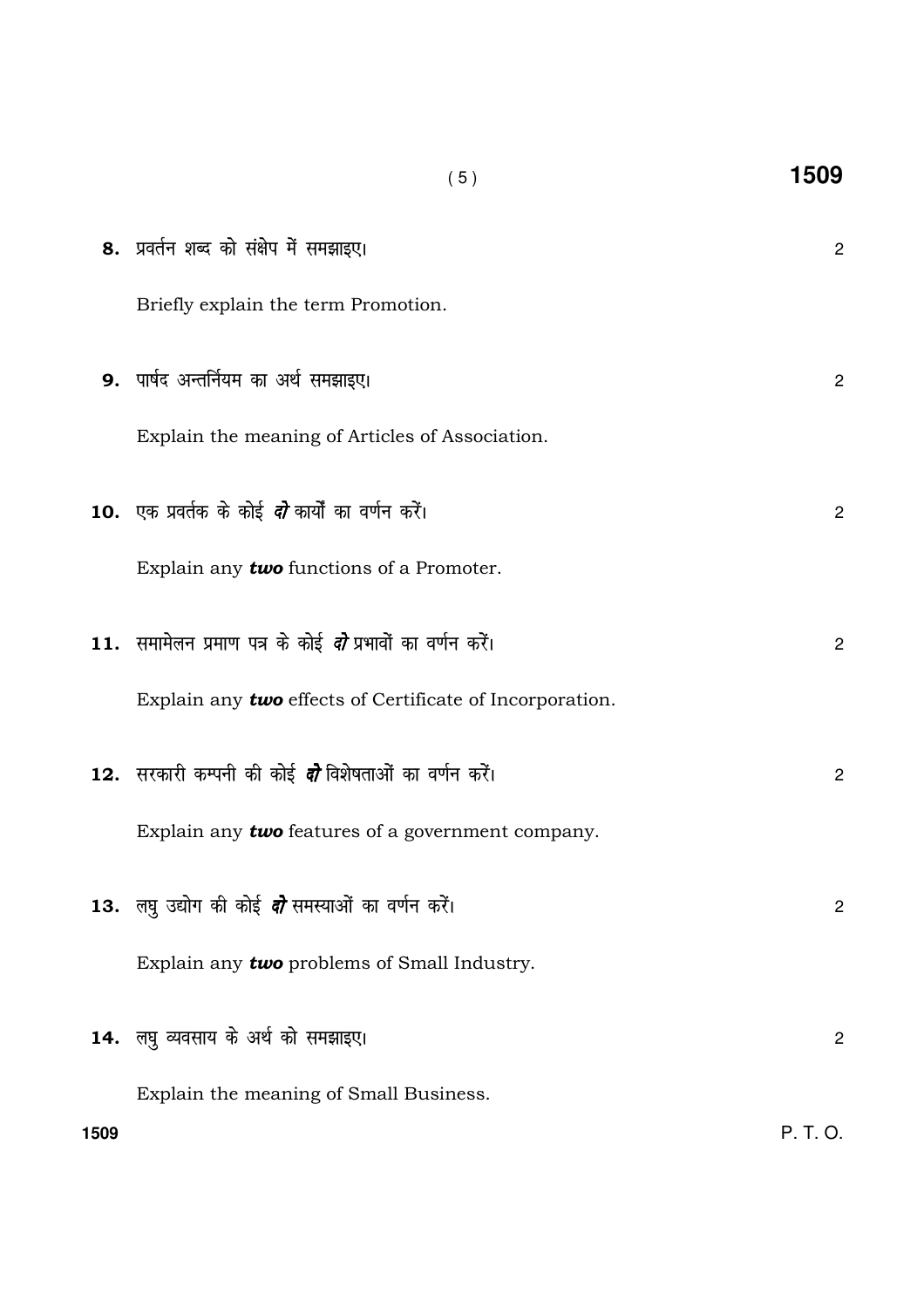- ( 6 ) **1509**
- 15. उद्योगों को मुख्य रूप से ............. श्रेणियों में विभाजित किया जा सकता है। 1 Industries are mainly divided into …………. categories.
- 16. .............. संयुक्त हिन्दू परिवार के मुखिया को कहते हैं। The settlement of the settlement of the set ………….. is the head of Joint Hindu family.
- 17. संयुक्त पूँजी कम्पनी के निदेशक मण्डल का चुनाव ............. के द्वारा होता है। 1 Board of Directors of a joint stock company is elected by ……….. .
- 18. एक साझेदार जिसके फर्म से संबन्ध के बारे में जनता ............ है वह कहलाता है गुप्त साझेदार। व

A Partner whose association with the firm is …………. to the general public is called secret partner.

19. एक ........... कम्पनी वह कम्पनी है जिसकी कम से कम 51 प्रतिशत चुकता अंश पूँजी सरकार के पास है।  $\overline{\phantom{a}}$ 

A ………… company means any company in which not less than 51 percent paid up capital is held by government.

20. lkoZtfud {k s= d s miØe os laxBu gSa ftudk LokfeRo ----------- ds ikl gSA <sup>1</sup> Public sector enterprise are those organizations which is owned by ……….. .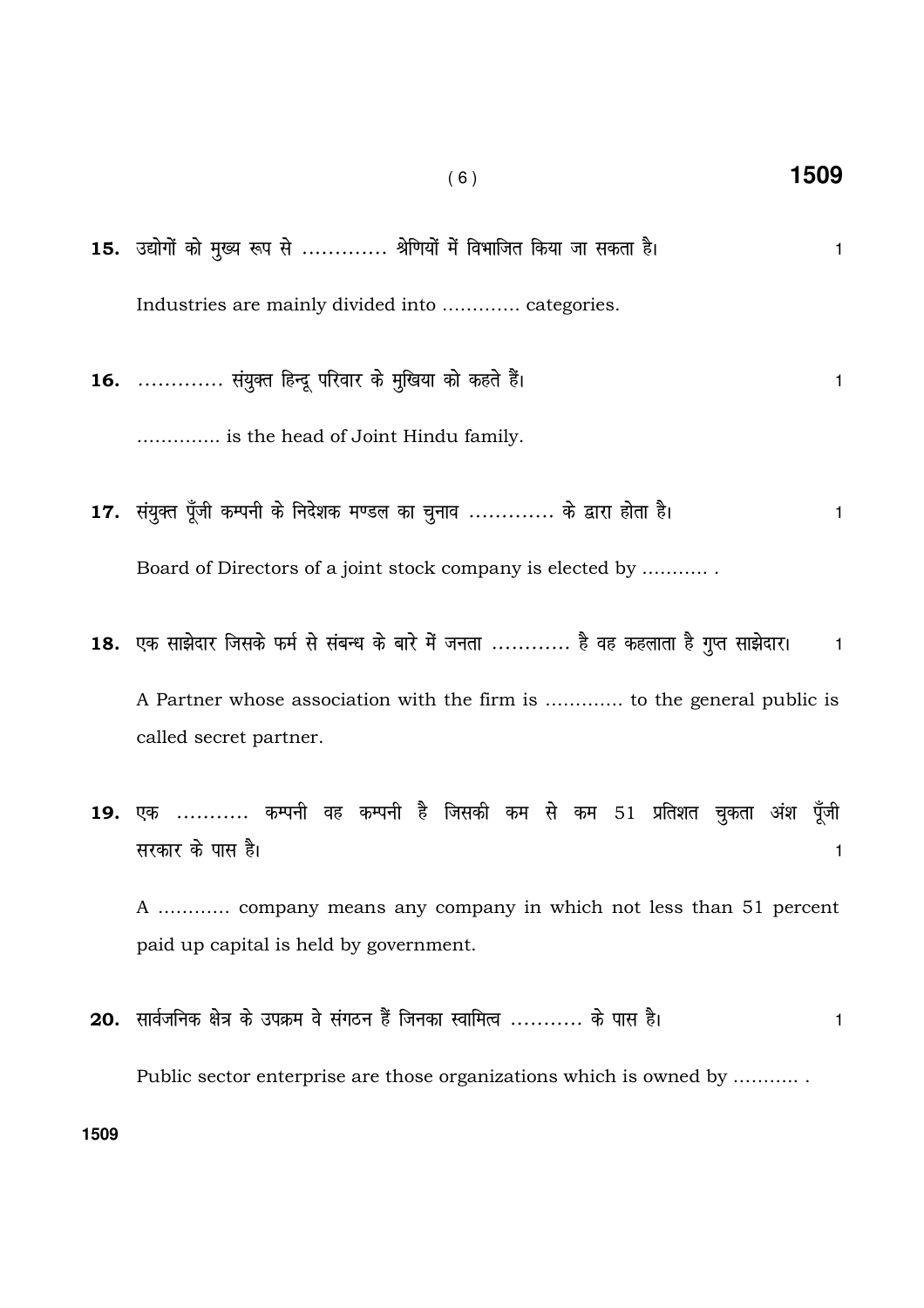|      | (7)                                                                          | 1509         |
|------|------------------------------------------------------------------------------|--------------|
|      | 21.  ई-व्यवसाय का अनुप्रयोग नहीं है।                                         | $\mathbf{1}$ |
|      | is not an application of e-business.                                         |              |
|      | 22. सी० डब्ल्यू० सी० का अर्थ  है।                                            | 1            |
|      | CWC stands for                                                               |              |
|      | 23.  बैंक वे संस्थान हैं जो मुद्रा में व्यापार करते हैं।                     | 1            |
|      | banks are institutions dealing in money.                                     |              |
|      | 24. एस० ई० बी० आई० का अर्थ है।                                               | $\mathbf{1}$ |
|      | SEBI stands for                                                              |              |
|      | 25. एक निजी कम्पनी के निर्माण के लिए कम से कम  सदस्यों की संख्या होनी चाहिए। | 1            |
|      | Minimum number of members should be  to form a private company.              |              |
|      | 26. समता अंशधारी कम्पनी के  कहलाते हैं।                                      | 1            |
|      | Equity shareholders are called  of the company.                              |              |
|      | 27. लघु स्तरीय उद्योग की निवेश सीमा  होनी चाहिए।                             | 1.           |
|      | Investment limit should be  of small scale enterprise.                       |              |
| 1509 |                                                                              | P. T. O.     |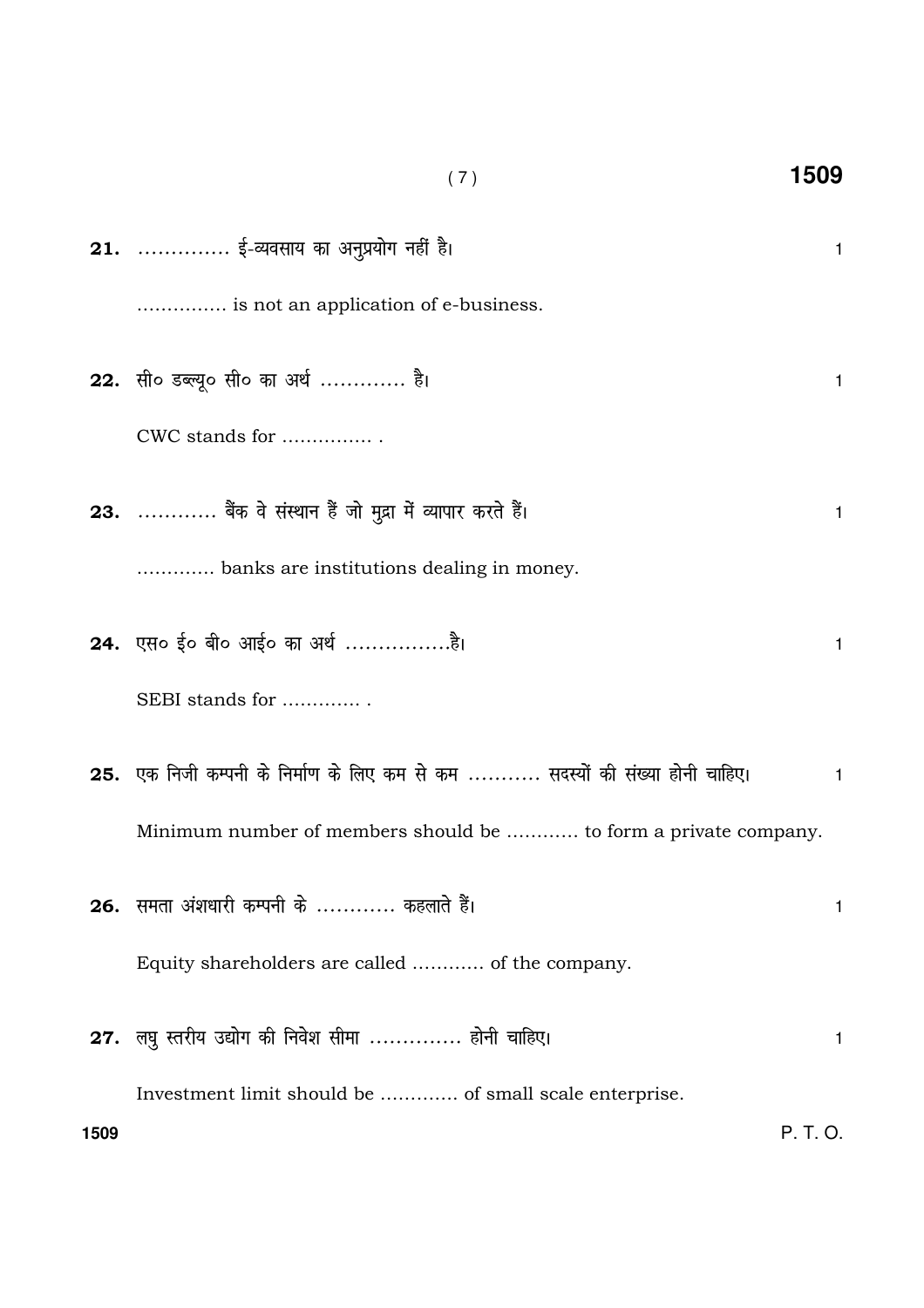- 1509
- 28. ............ विक्रेता विनिर्माताओं और फुटकर विक्रेताओं के बीच की एक महत्त्वपूर्ण कड़ी होते हैं।  $\overline{1}$ .............. sellers are an important link between manufacturers and retailers.

 $(8)$ 

- 29. कोई देश अपनी सीमाओं से बाहर विनिर्माण एवं व्यापार करता है, उसे .......... व्यवसाय कहते हैं।  $\mathbf{1}$ Manufacturing and trade beyond the boundaries of one's own country is known as ............ business.
- 30. जो उद्योग उत्पादों को प्राकृतिक स्रोतों से निष्कर्षित करते हैं, उन्हें कहते हैं ..............  $\mathbf{1}$ Industries which extract or draw products from natural resources are called ..............
- 31. ढाँचे जिसमें स्वामित्व एवं प्रबन्ध पृथक-पृथक होते हैं, वह ............ कहलाता है।  $\mathbf{1}$ The structure in which there is separation of ownership and management is called  $\dots\dots\dots\dots$
- 32. एक कम्पनी के नाम के अनुमोदन के लिए आवेदन कम्पनी के ............ को किया जाता है।  $\mathbf{1}$ Application for the approval of name of the company to be made to .............. of companies.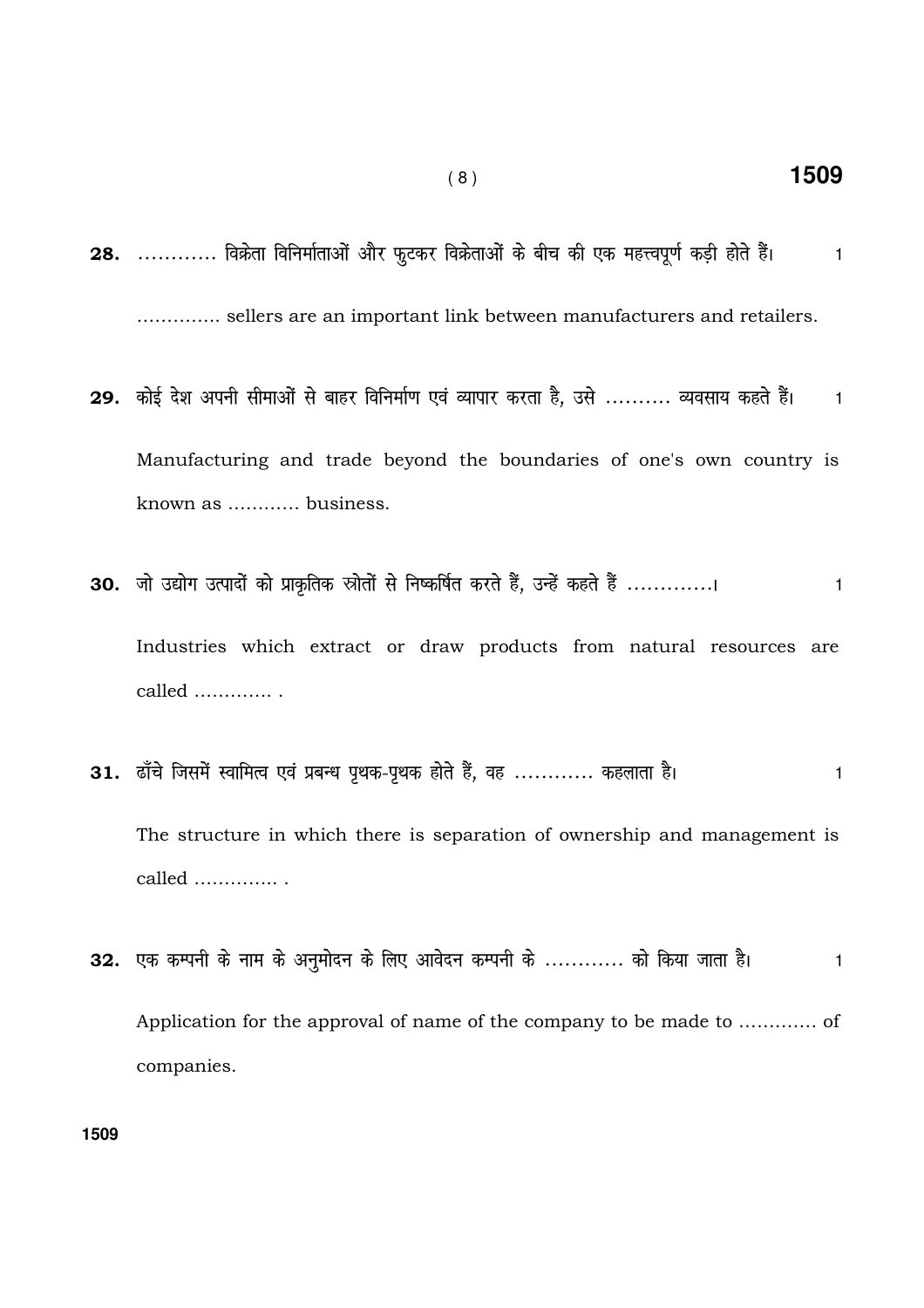- 33. एक सार्वजनिक उपक्रम का नाम बताइए जिसकी स्थापना संसद के विशेष अधिनियम के द्वारा की tkrh gSA <sup>1</sup> Name of the public enterprises which is brought into existence by Special Act of Parliament.
	- 34. ........... सेवाएँ वे सेवाएँ हैं जिन्हें व्यावसायिक उद्यम अपने कार्य संचालन में प्रयोग करते हैं। । । । ………… services are those services which are used by business enterprises for the conduct of their activities.
	- 35. बीमा के कोई *एक* प्रकार का नाम लिखें। स्वास्थ्य का स्वास्थ्य करने के साथ करने के साथ करने के साथ करने वा स् Write the name of any **one** type of Insurance. 36. एक सार्वजनिक कम्पनी के निर्माण के लिए कम से कम सदस्यों की संख्या .......... होनी चाहिए।  $\,$ 1

Minimum number of members to form a public company is ……….. .

 $37.$  अंशधारी कम्पनी के .......... कहलाते हैं। Shareholders are called ………… of the company. 38. ----------- tek ok s tek gSa ftudks lh/ks turk ls mBk;k tkrk gSA <sup>1</sup> ………… deposits are those deposits that are directly raised from Public.

**1509** P. T. O.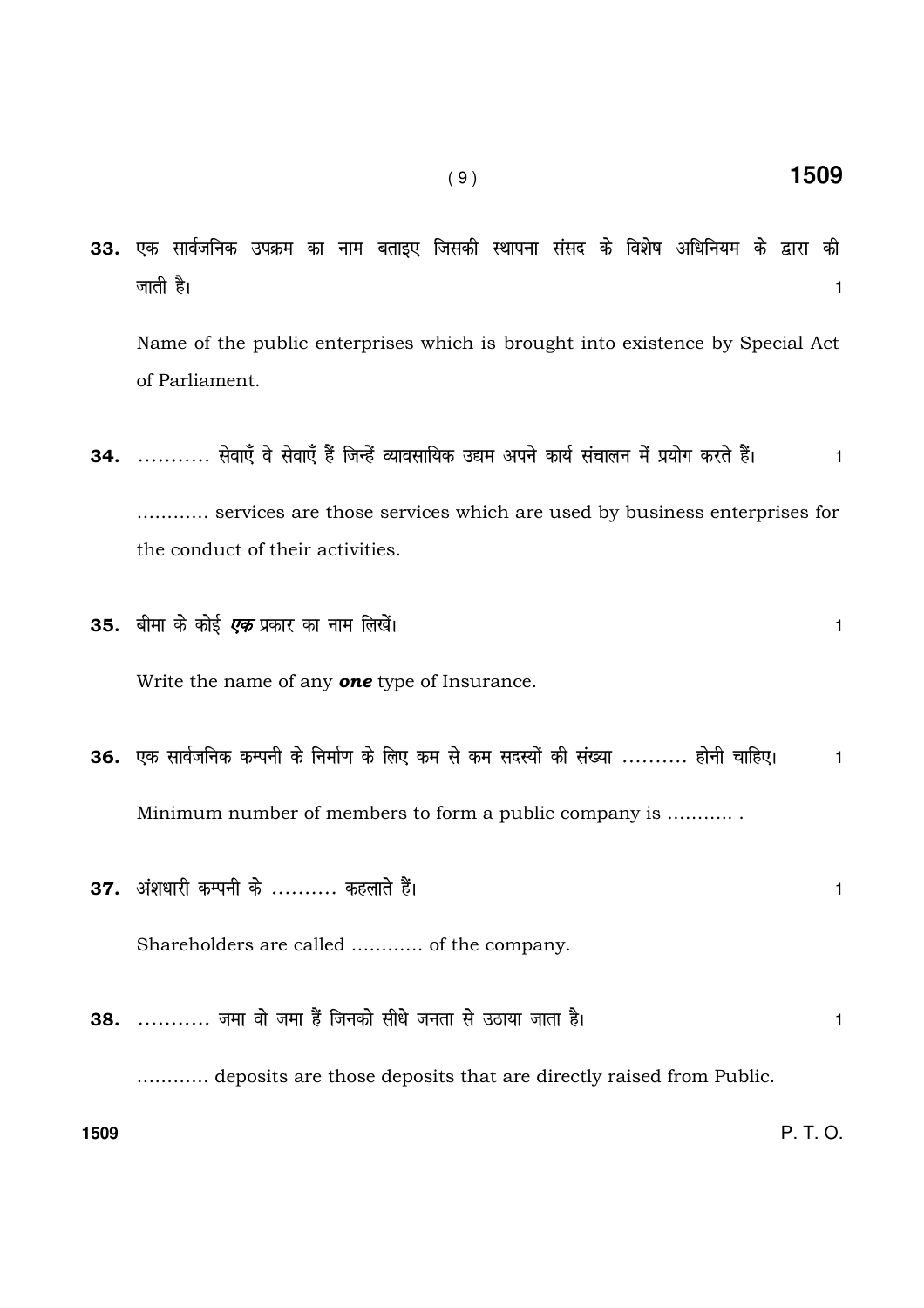|                                                                                     | (10)                                                                                                            |     | 1509          |   |  |
|-------------------------------------------------------------------------------------|-----------------------------------------------------------------------------------------------------------------|-----|---------------|---|--|
|                                                                                     | 39.  कुटीर उद्योग की कोई <i>एक</i> विशेषता का नाम लिखें।                                                        |     |               | 1 |  |
|                                                                                     | Write name of any <b>one</b> characteristic of Cottage Industry.                                                |     |               |   |  |
|                                                                                     | 40. किसी एक लघुस्तरीय क्षेत्र में मुख्य लघु उद्योग का नाम लिखें।                                                |     |               | 1 |  |
|                                                                                     | Write name of any major Small Industry in the small scale sector.                                               |     |               |   |  |
|                                                                                     | 41.  फुटकर व्यापारियों की कोई <i>एक</i> सेवा का नाम लिखें।                                                      |     |               | 1 |  |
|                                                                                     | Write any <b>one</b> service of retailers.                                                                      |     |               |   |  |
|                                                                                     | 42.  निर्यात लेन-देनों में प्रयुक्त होने वाले कोई <i>एक</i> प्रमुख प्रलेख का नाम लिखें।                         |     |               | 1 |  |
| Write name of any <b>one</b> document needed in connection with export transaction. |                                                                                                                 |     |               |   |  |
|                                                                                     | <b>43.</b> निम्नलिखित में से किसको व्यावसायिक उद्देश्य की श्रेणी में वर्गीकृत <i><b>नहीं</b></i> किया जा सकता ? |     |               | 1 |  |
| (A)                                                                                 | विनियोग                                                                                                         | (B) | उत्पादकता     |   |  |
| (C)                                                                                 | नवप्रवर्तन                                                                                                      | (D) | लाभदायकता     |   |  |
|                                                                                     | From the following which is <b>not</b> included in the category of business objective $?$                       |     |               |   |  |
| (A)                                                                                 | Investment                                                                                                      | (B) | Productivity  |   |  |
| (C)                                                                                 | Innovation                                                                                                      | (D) | Profitability |   |  |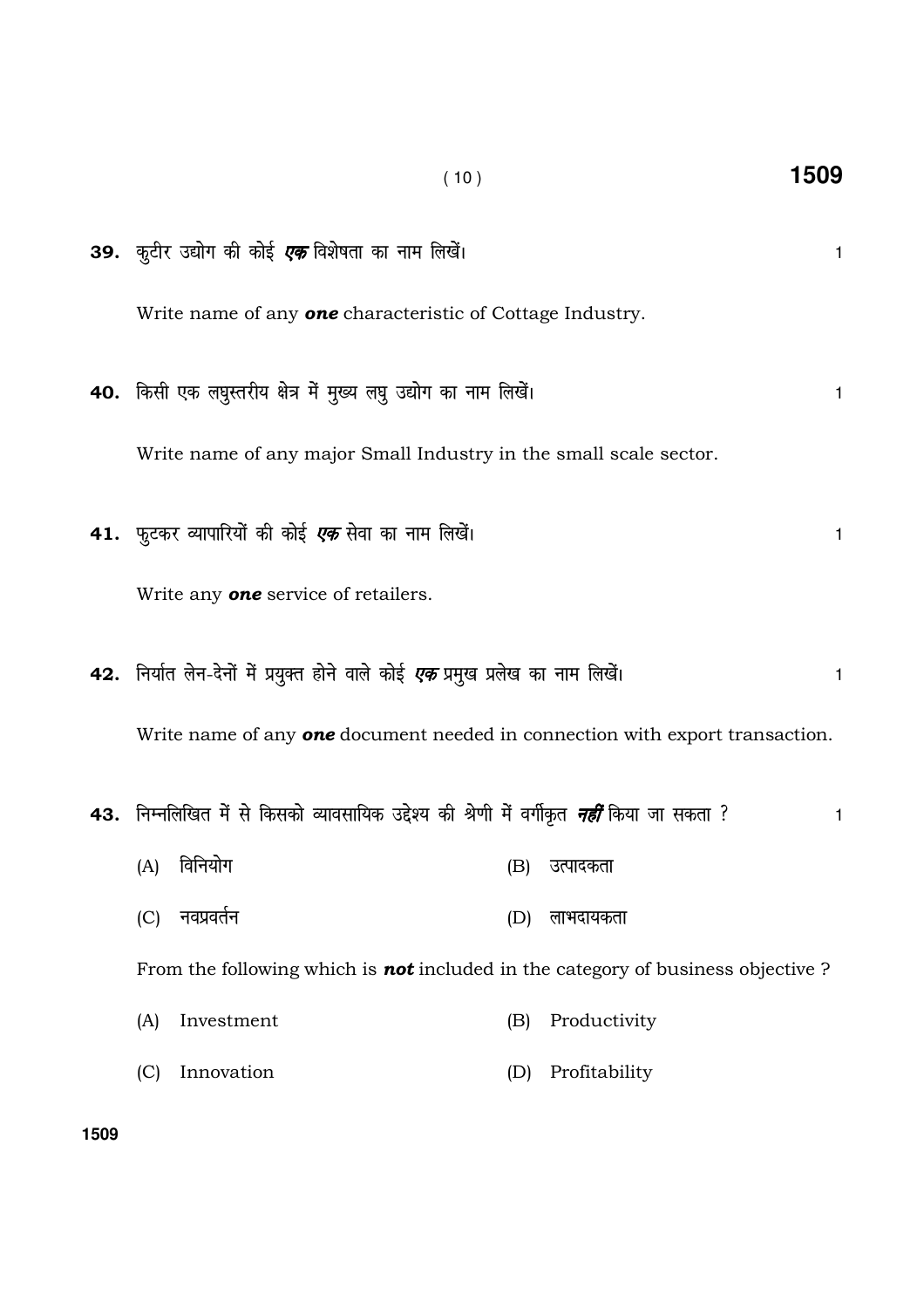|     |                                                                                             | 44. कम्पनी की पूँजी विभिन्न संख्याओं में विभक्त होती है, प्रत्येक कहलाता है : |     | 1                             |  |  |  |  |  |
|-----|---------------------------------------------------------------------------------------------|-------------------------------------------------------------------------------|-----|-------------------------------|--|--|--|--|--|
|     | (A)                                                                                         | लाभांश                                                                        | (B) | लाभ                           |  |  |  |  |  |
|     | (C)                                                                                         | ब्याज                                                                         | (D) | अंश                           |  |  |  |  |  |
|     | The capital of a company is divided into number of parts, each one of which<br>are called : |                                                                               |     |                               |  |  |  |  |  |
|     | (A)                                                                                         | Dividend                                                                      | (B) | Profit                        |  |  |  |  |  |
|     | (C)                                                                                         | Interest                                                                      | (D) | Share                         |  |  |  |  |  |
| 45. |                                                                                             | संयुक्त पूँजी कम्पनी के लाभों में शामिल <i>नहीं</i> है :                      |     | 1                             |  |  |  |  |  |
|     | (A)                                                                                         | सीमित दायित्व                                                                 | (B) | स्थायी अस्तित्व               |  |  |  |  |  |
|     | (C)                                                                                         | विस्तार की सम्भावना                                                           | (D) | स्थापना एवं समापन में सरलता   |  |  |  |  |  |
|     | Which of the following is <b>not</b> a merit of joint stock company?                        |                                                                               |     |                               |  |  |  |  |  |
|     | (A)                                                                                         | Limited liability                                                             | (B) | Perpetual existence           |  |  |  |  |  |
|     | (C)                                                                                         | Scope for expansion                                                           | (D) | Ease of formation and closure |  |  |  |  |  |
| 46. | बहुराष्ट्रीय कम्पनी में केन्द्रीकृत नियन्त्रण किसके द्वारा किया जाता है ?                   |                                                                               |     |                               |  |  |  |  |  |
|     | (A)                                                                                         | सहायकी                                                                        | (B) | मुख्यालय                      |  |  |  |  |  |
|     | (C)                                                                                         | शाखाएँ                                                                        | (D) | संसद                          |  |  |  |  |  |
|     |                                                                                             | Centralised control in MNC's implies control exercised by :                   |     |                               |  |  |  |  |  |
|     | (A)                                                                                         | Subsidiaries                                                                  | (B) | Headquarter                   |  |  |  |  |  |
|     | (C)                                                                                         | <b>Branches</b>                                                               | (D) | Parliament                    |  |  |  |  |  |
|     |                                                                                             |                                                                               |     |                               |  |  |  |  |  |

( 11 ) **1509**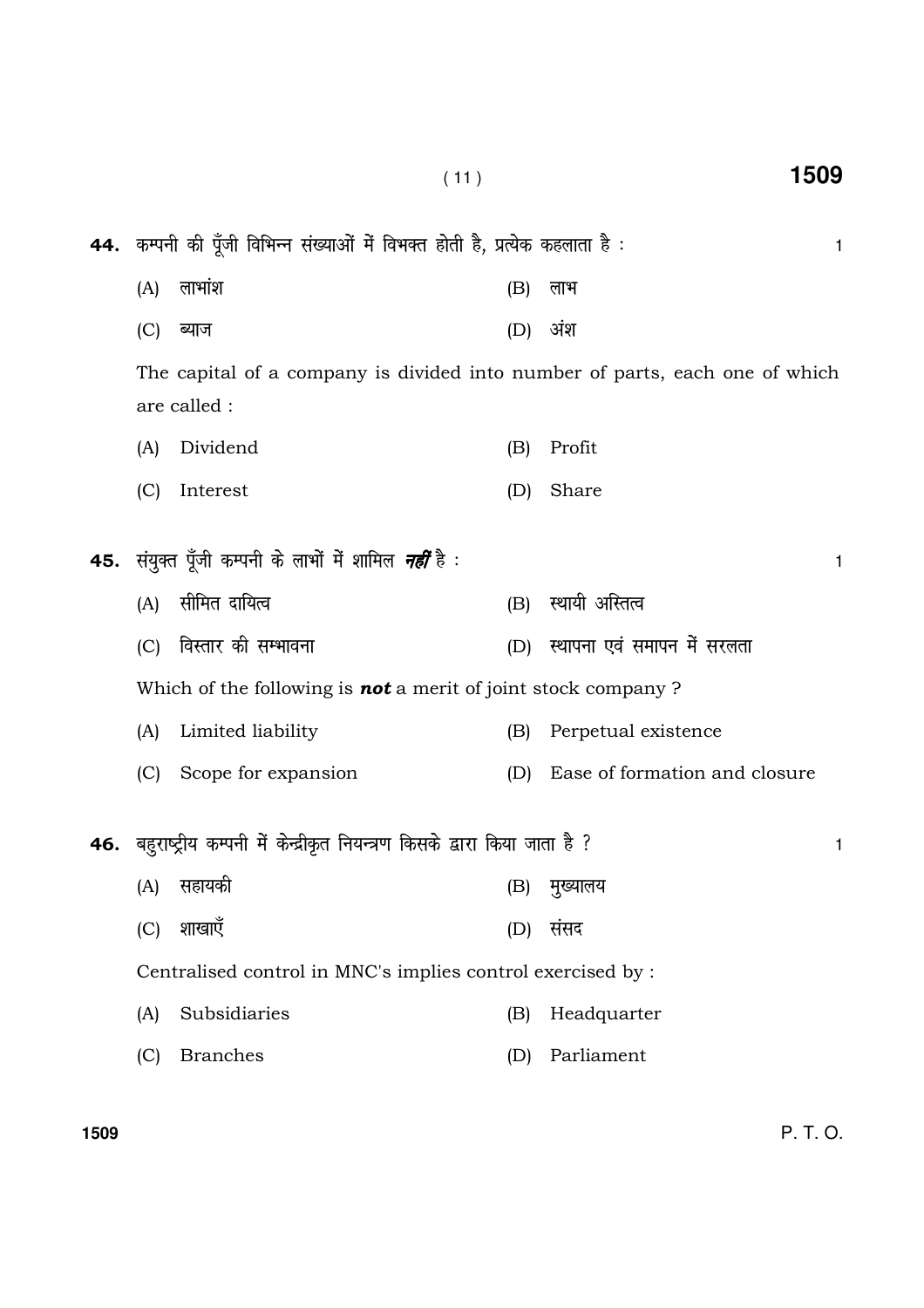| <b>47.</b> सेवाओं की प्रकृति में शामिल किया जाता है : |                                                               |     |                      |              |  |  |
|-------------------------------------------------------|---------------------------------------------------------------|-----|----------------------|--------------|--|--|
|                                                       | (A) अमूर्त                                                    | (B) | असंगतता              |              |  |  |
| (C)                                                   | अभिन्नता                                                      | (D) | उपरोक्त सभी          |              |  |  |
|                                                       | Which of the following is included in the nature of services? |     |                      |              |  |  |
| (A)                                                   | Intangibility                                                 | (B) | Inconsistency        |              |  |  |
| (C)                                                   | Inseparability                                                | (D) | All of the above     |              |  |  |
|                                                       |                                                               |     |                      |              |  |  |
|                                                       | 48. डी० टी० एच० सेवाएँ प्रदान की जाती हैं :                   |     |                      | $\mathbf{1}$ |  |  |
| (A)                                                   | परिवहन कम्पनियों द्वारा                                       | (B) | बैंकों द्वारा        |              |  |  |
|                                                       | (C) सेल्युलर कम्पनियों द्वारा                                 | (D) | उपरोक्त से कोई नहीं  |              |  |  |
| DTH services are provided by :                        |                                                               |     |                      |              |  |  |
| (A)                                                   | Transport companies                                           | (B) | <b>Banks</b>         |              |  |  |
| (C)                                                   | Cellular companies                                            | (D) | None of the above    |              |  |  |
|                                                       |                                                               |     |                      |              |  |  |
|                                                       | 49. ई-व्यवसाय का प्रारूपिक भुगतान तंत्र :                     |     |                      | 1            |  |  |
|                                                       | (A) क्रेडिट और डेबिट कार्ड                                    | (B) | ई-नकद                |              |  |  |
| (C)                                                   | चेक                                                           |     | (D) सुपूर्दगी पर नकद |              |  |  |
|                                                       | The payment mechanism typical to e-business :                 |     |                      |              |  |  |
| (A)                                                   | Credit & debit card                                           | (B) | e-cash               |              |  |  |
| (C)                                                   | Cheque                                                        | (D) | Cash on delivery     |              |  |  |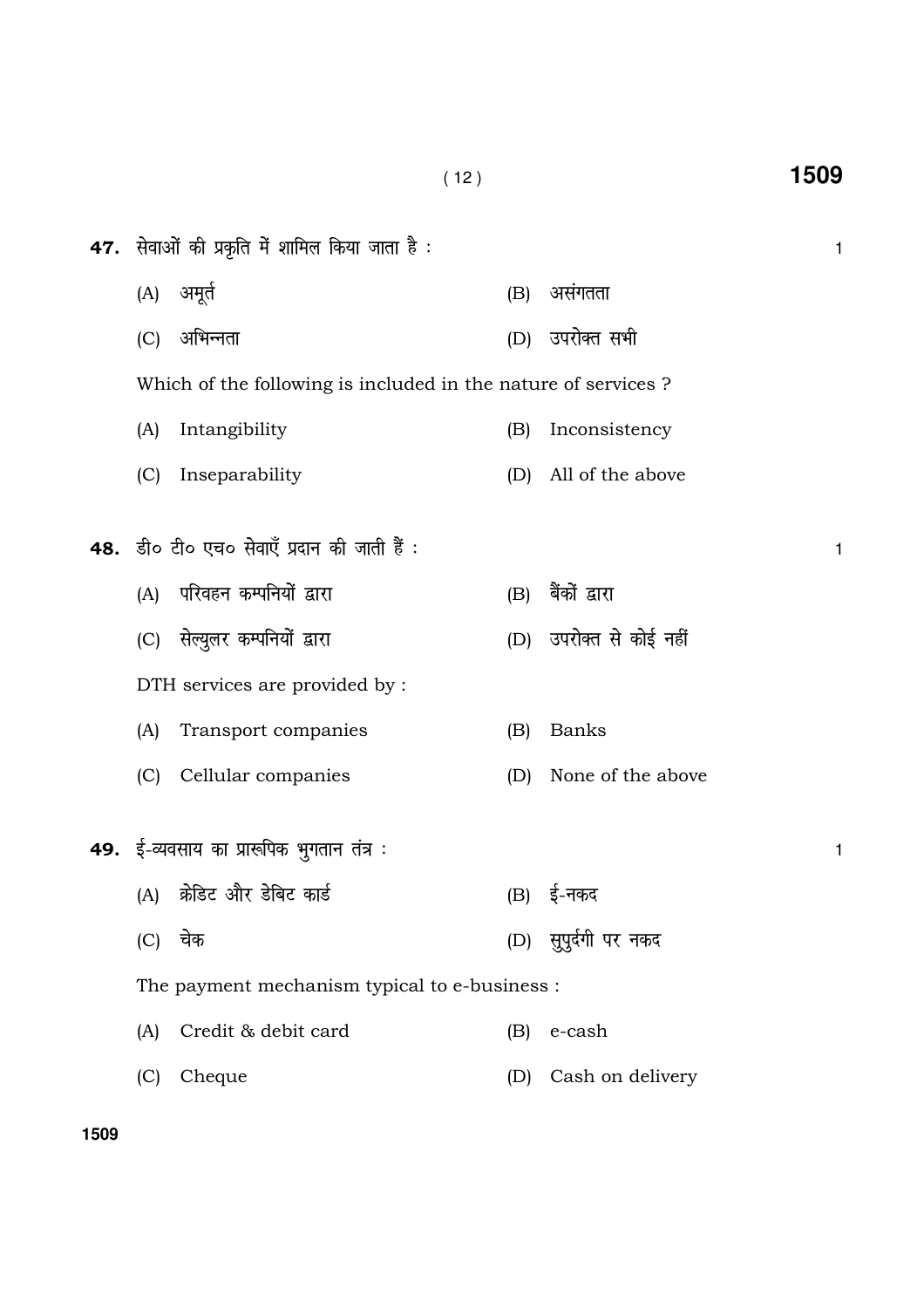- $50.$  प्रविवरण पत्र को जारी करता है :  $\frac{1}{1}$ 
	- (A) एक सार्वजनिक उपक्रम
	- $(B)$  एक निजी कम्पनी
	- (C) एक सार्वजनिक कम्पनी
	- $(D)$  जनता से निवेश चाहने वाली सार्वजनिक कम्पनी

A prospectus is issued by :

- (A) A public enterprise
- (B) A private company
- (C) A public company
- (D) A public company seeking investment from public

## $51.$  प्रारंभिक प्रसंविदाएँ :  $1$

- (A) कम्पनी पर लागू होती हैं
- (B) कम्पनी पर समामेलन के बाद लागू होती हैं
- (C) कम्पनी पर समामेलन से पहले लागू होती हैं
- (D) कम्पनी पर लागू नहीं होती हैं

Preliminary contracts are :

- (A) binding on the company
- (B) binding on the company after incorporation
- (C) binding on the company before incorporation
- (D) not binding on the company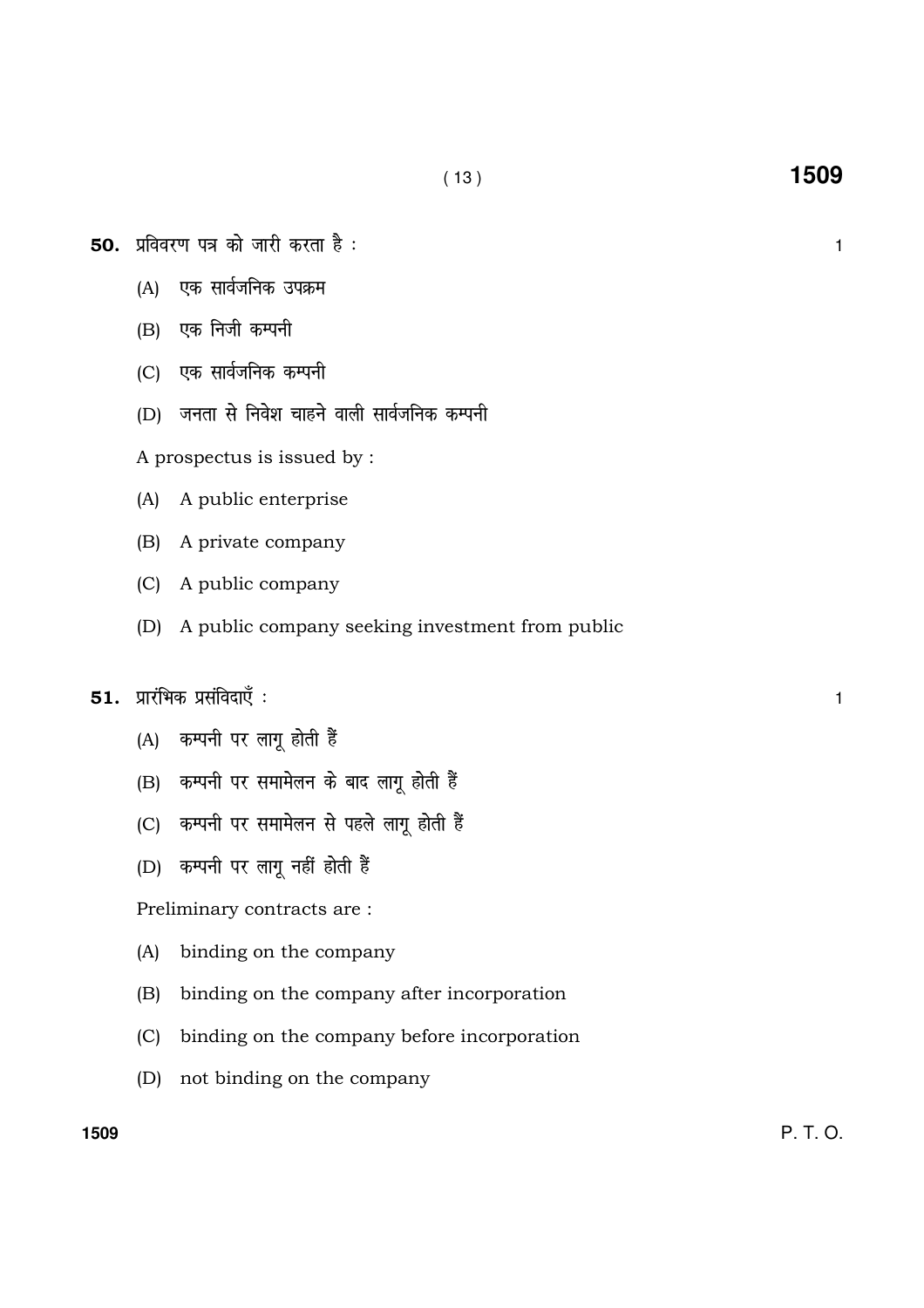52. ऐसे उद्योगों को क्या कहते हैं जो दूसरे उद्योगों को समर्थन सेवा सुलभ कराते हैं ? बाक कर साल कर साल कर सा

- (A) प्राथमिक उद्योग
- (B) द्वितीयक उद्योग
- (C) वाणिज्यिक उद्योग
- (D) तृतीयक उद्योग

What type of industry is known which is providing support services to other Industry ?

- (A) Primary Industry
- (B) Secondary Industry
- (C) Commercial Industry
- (D) Tertiary Industry
- 53. ljdkj }kjk y?k q m|ksx dks lgk;rk iznku dh tkrh gS % <sup>1</sup>
	- $(A)$  प्रशिक्षण के लिए
	- $(B)$  प्रौद्योगिकी के लिए
	- (C) आधारभूत संरचना के लिए
	- (D) उपरोक्त सभी

Government provides assistance to small industry for :

- (A) Training
- (B) Technology
- (C) Infrastructure
- (D) All of the above